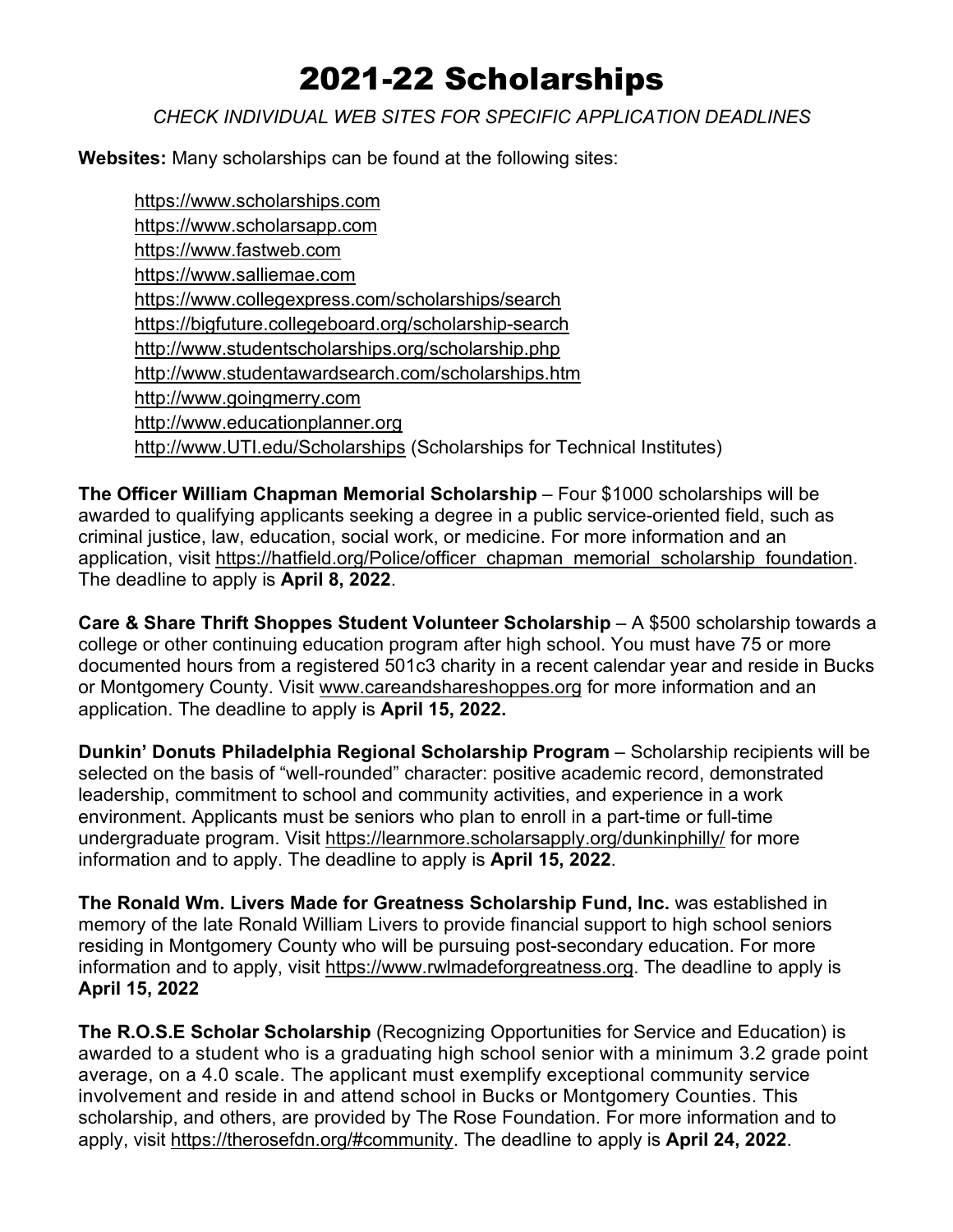**Vanessa L. Myers Women in STEM Alumnus Scholarship – Endowed by Vanessa L. Myers,** this fund provides a \$1000 scholarship to a female graduating senior of Dock Mennonite Academy who is entering a field related to Science, Technology, Engineering, or Mathematics (STEM fields). The deadline to apply is **April 29, 2022**.

**The W. Gordon and Natalie E. Dunning Scholarship Fund** was established to give financial assistance to students in Bucks and Montgomery Counties who are pursuing a degree in either education or medicine. For more information and to apply, visit [https://smr.to/p78422.](https://smr.to/p78422) The deadline to apply is **April 29, 2022**

**Pureland Supply**, a local company based in Kennet Square, offers a \$500 scholarship to students who have been accepted to an accredited trade school, vocational college, technical school, or community college for the study of trade, craft, or labor occupations. Recipients are chosen on their ability to describe how their chosen trade or field plays an important role in today's world and why this is the path they have chosen**.** For more information and to apply, visit <https://www.purelandsupply.com/t-scholarship.aspx>. The deadline to apply is **May 1, 2022**.

The SeniorCare.com **Aging Matters Scholarship** is a \$1500 scholarship given annually to a selected college student who currently cares for an aging loved one, works within the senior community, or intends to pursue a career that will have an impact on the elder population. A 1000 word or less essay on why Aging Matters to the applicant is required. For more information and to apply, visit [https://www.seniorcare.com/scholarship/.](https://www.seniorcare.com/scholarship/) The deadline to apply is **May 15, 2022**.

**Daniel J. Reinford Scholarship –** The Daniel J. Reinford Scholarship is awarded to graduating seniors who will be attending a **Mennonite college or university**. It is based on *financial need, grades, and contribution to campus life*. Contact the Guidance Office for more information and to apply. The deadline to apply is **May 18, 2022**.

**Travis Bechtel Memorial Scholarship –** The Travis Bechtel Memorial Scholarship is sponsored by Baum, Smith & Clemens, LLP in memory of Travis Bechtel, a 1991 Dock graduate who passed away in June of 2002 from cancer. Travis worked at Baum, Smith & Clemens for 6 years. The courage and character Travis showed in dealing with his illness while continuing to progress professionally and maintain friendships was an unforgettable inspiration to all the company's staff. This \$1000 scholarship is awarded to a senior planning to **major in business** who excels in the three areas in which Travis had interest: *academics, athletics, and business.* Contact the Guidance Office for more information and to apply. The deadline to apply is **May 18, 2022**.

**Harleysville Rotary Club** *& Janke Family* **Scholarship** – A \$750 scholarship is awarded annually to a Dock senior, based on their essay of how the Four-Way Test of Rotary has impacted their life. Contact the Guidance Office for more information. Your essay must be submitted by **May 20, 2022 at 3:00 pm.**

**The B. Davis Scholarship** is an annual scholarship sponsored by Student Award Search Aid. This scholarship is available to all high school juniors and seniors, as well as all students currently registered in any post-secondary institution. To apply, you will need to write an essay. For more information, visit [http://www.studentawardsearch.com/scholarships.htm.](http://www.studentawardsearch.com/scholarships.htm) The deadline to apply is **May 21, 2022**.

**The Triple-Impact Competitor Scholarship** is available for high school **JUNIOR student athletes**. You could win \$500-\$2000! Sponsored by the Positive Coaching Alliance, this scholarship asks student athletes to identify the way they work to improve themselves, their